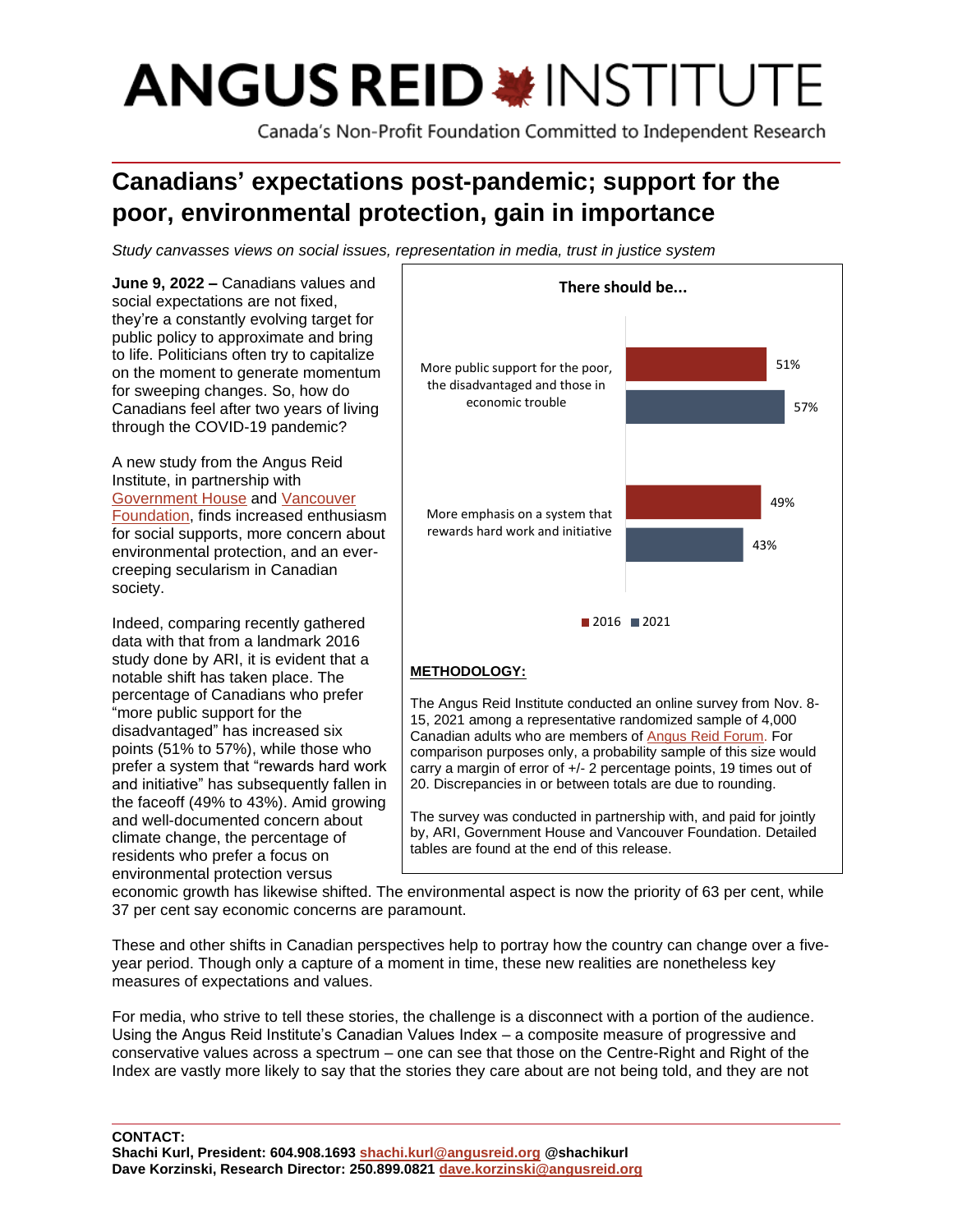

#### Page **2** of **23**

being represented. Canada is made up of myriad perspectives, and 84 per cent of Canadians say that news media should reflect a range of different views and leave it up to viewers to decide what is of value.

That said, Canadians also express considerable doubt about their own compatriots' ability to discern fact from fiction. Nine-in-ten (91%) say they are worried about people's ability to tell what is real and what is fake in an increasingly online environment.

#### **More Key Findings:**

- Seven-in-ten Canadians say that facts are real, established ideas or concepts. Three-in-ten disagree, and say that facts are subjective, and what is real can change from one person to the next.
- Three-in-five (61%) say that news media do a good job of presenting stories and facts as they are, while 39 per cent say most of the stories in the news can't be trusted. This rises to 47 per cent among 18- to 34-year-olds.
- Quebecers are more likely to have confidence in their province's criminal courts than residents of other provinces. There, more than half (54%) say they have complete or a lot of confidence in that system.
- Those on the "Right" of the Canadian Values Index (23% of the population) lack trust in many key pillars of society. This extends from the courts to even teachers. Two-in-five (41%) express confidence in teachers to do what is right in Canada. This increases to 64 per cent among the Centre-right, to a high of 89 per cent among the Left.

#### *About ARI*

*The Angus Reid Institute (ARI) was founded in October 2014 by pollster and sociologist, Dr. Angus Reid. ARI is a national, not-for-profit, non-partisan public opinion research foundation established to advance education by commissioning, conducting and disseminating to the public accessible and impartial statistical data, research and policy analysis on economics, political science, philanthropy, public administration, domestic and international affairs and other socio-economic issues of importance to Canada and its world.*

#### **INDEX**

**Part One: Social values**

- **Canadian Values Index**
- **Values shifting as pandemic, climate change alter expectations**
- **Secularism, diversity, and reconciliation**

#### **Part Two: Canadian media**

- **Gauging trust in media**
- **Expectations from reporting**
- **Representation in coverage**
- **Are facts… facts?**

**CONTACT:**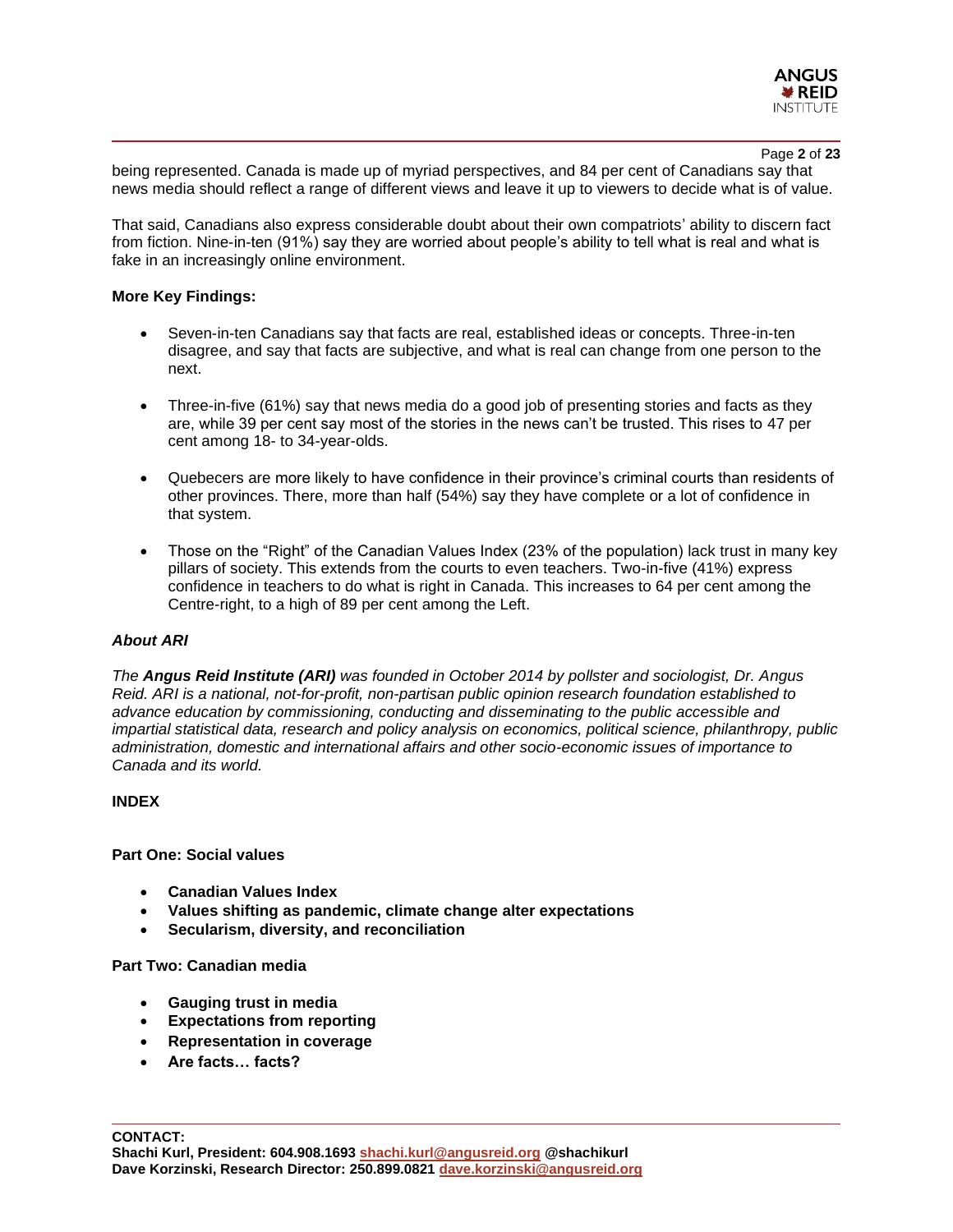

Page **3** of **23**

**Part Three: Trust in justice system**

- **Provincial criminal courts panned**
- **The 'Right' have little confidence in any area of Canadian society**

#### **Part One: Social values**

#### **Canadian Values Index**

ARI created a Canadian Values Index to score respondents on their opinions across nine faceoff questions that represent competing perspectives on values in Canada [\(view scoring here\)](https://angusreid.org/wp-content/uploads/2022/06/Canadian-Values-Index.pdf). The result was an Index which places respondents in four categories, each representing about one-quarter of the sample: Left (27% of the sample), Centre-left (25%), Centre-right (24%) and Right (23%):

**Canadian Values Index**



There is some regional variation of distribution along the CVI, most significantly in Alberta and Saskatchewan. In those two provinces, approaching two-in-five fall into the Right category, the most of any region in the country. Meanwhile, in Quebec, there are less – one-in-six (17%) – in that category. Instead, people in that province are more likely to be Centre-right (30%) or Centre-left (30%) than in other regions in the country. For the other provinces, distribution along the index is close to the national average: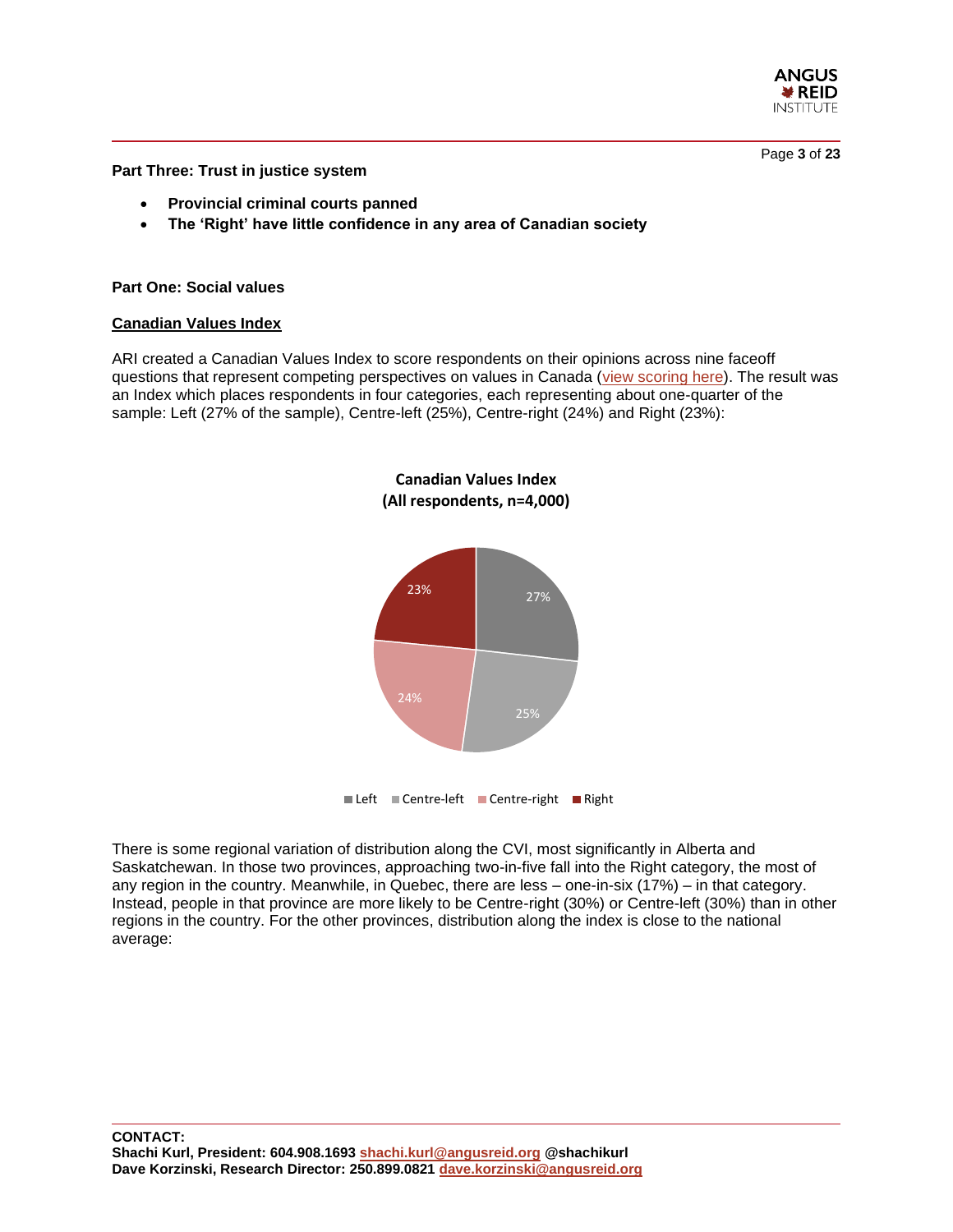

27% 29% 25% 22% 26% 29% 24% 29% 25% 25% 18% 19% 26% 26% 30% 25% 24% 23% 18% 22% 24% 23% 30% 26% 23% 22% 39% 37% 25% 23% 17% 20% BC (n=503) AB (n=405) SK (n=509) MB (n=256) ON (n=1,018) QC (n=700) ATL (n=865) Total (n=4,000) Region **Canadian Values Index by Region** Left Centre-left Centre-right Right

Men are more likely to fall into the Right segment of the CVI than women. As well, Canadians over the age of 34 are more likely to be in the Right category than those aged 18- to 34-years-old. Women that age are the most likely (42%) to be categorized as Left by the CVI:



**Canadian Values Index by Age and Gender**

#### **Values shifting as pandemic, climate change alter expectations**

Since ARI last asked many of these questions in 2016, Canada and the world have been warped by the effects of the COVID-19 pandemic. The ongoing health crisis tested Canada's social safety net as restrictions slowed the economy.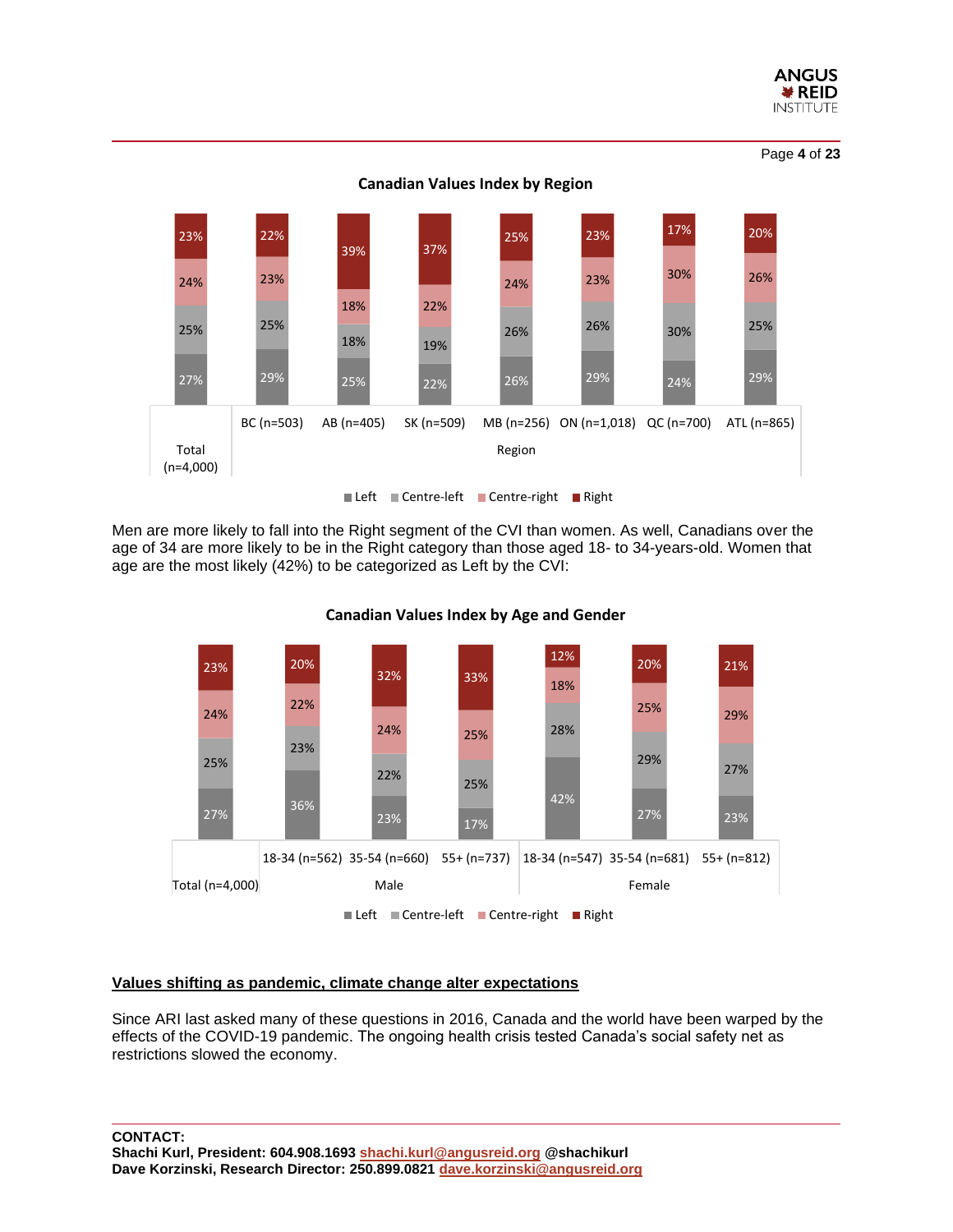

Perhaps because of the events of the pandemic, there has been a shift in Canadians views on government support for the poor. Approaching three-in-five (57%) believe there should be more public support for the disadvantaged, a six-point increase from five years ago when ARI previously asked this question. Conversely, the proportion of Canadians who believe there should be more emphasis on a system that rewards initiative has since declined:



#### **There should be...**



Along the CVI, nearly all (94%) of those in the Left category believe there should be increased public resources available to those in economic trouble. At the other end of the Index, four-in-five (80%) of those in the Right category say instead the system should reward hard work:



More public support for the poor, the disadvantaged and those in economic trouble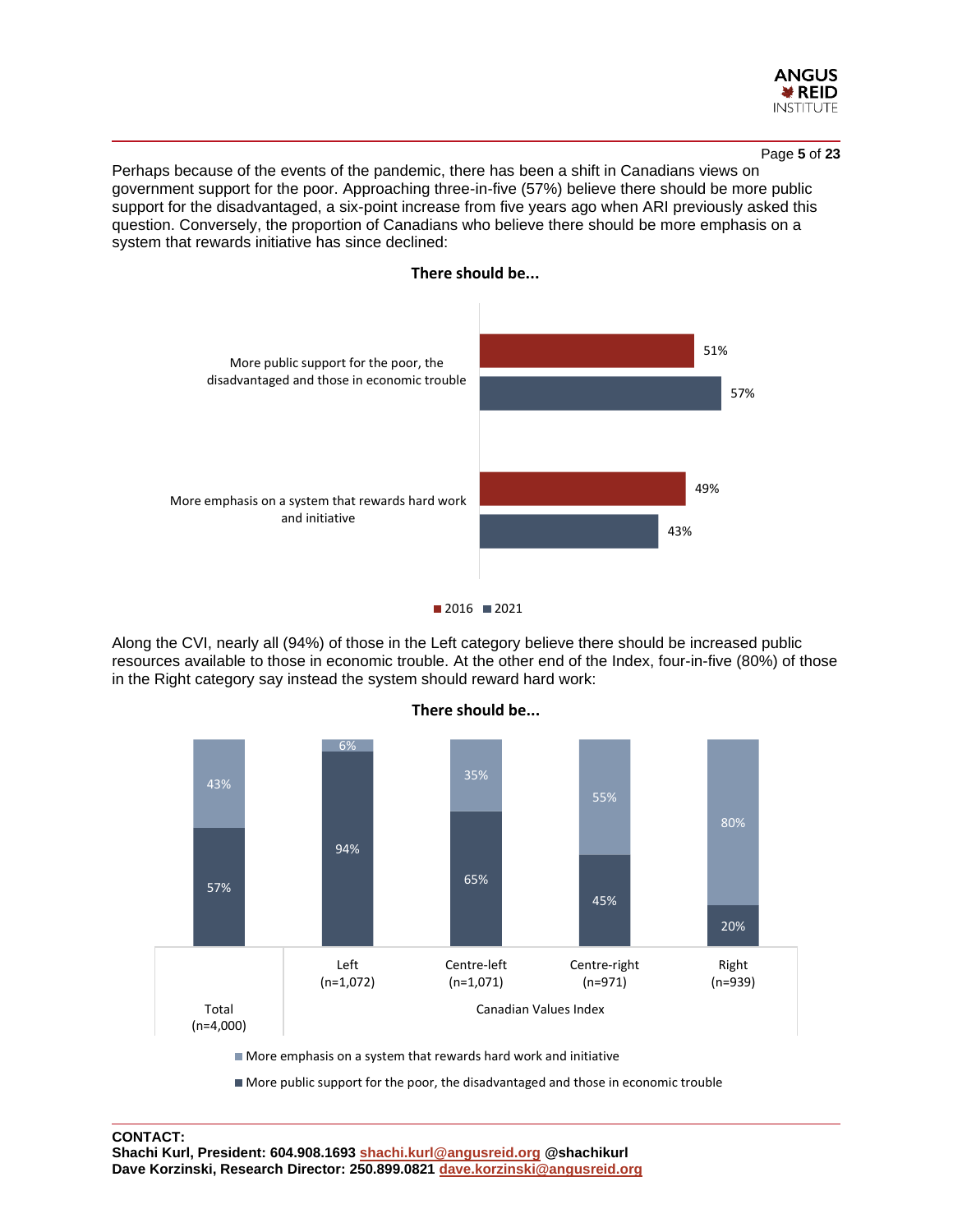

Page **6** of **23**

Besides the effects of the global pandemic, Canada also experienced a year of large-scale weather disasters in 2021. British Columbia, especially, was battered by [fires](https://edmontonjournal.com/news/local-news/severe-wildfires-the-new-normal-due-to-climate-change-b-c-fires-contribute-to-floods-study) and [floods](https://bc.ctvnews.ca/climate-change-made-b-c-floods-at-least-twice-as-likely-environment-canada-study-suggests-1.5784287) made worse by climate change. The destruction of both made headlines across the country.

Compared to 2016, more Canadians now believe the country should prioritize environmental protection over economic growth:







The desired balance between economic and environmental concerns shifts depending on the CVI. Nearly all (96%) on the Left believe environmental protection should be paramount, while four-in-five (79%) on the Right believe instead economics should trump the environment:



**Overall, Canada's policies should...**

**Emphasize economic growth over environmental protection** 

**Emphasize environmental protection over economic growth**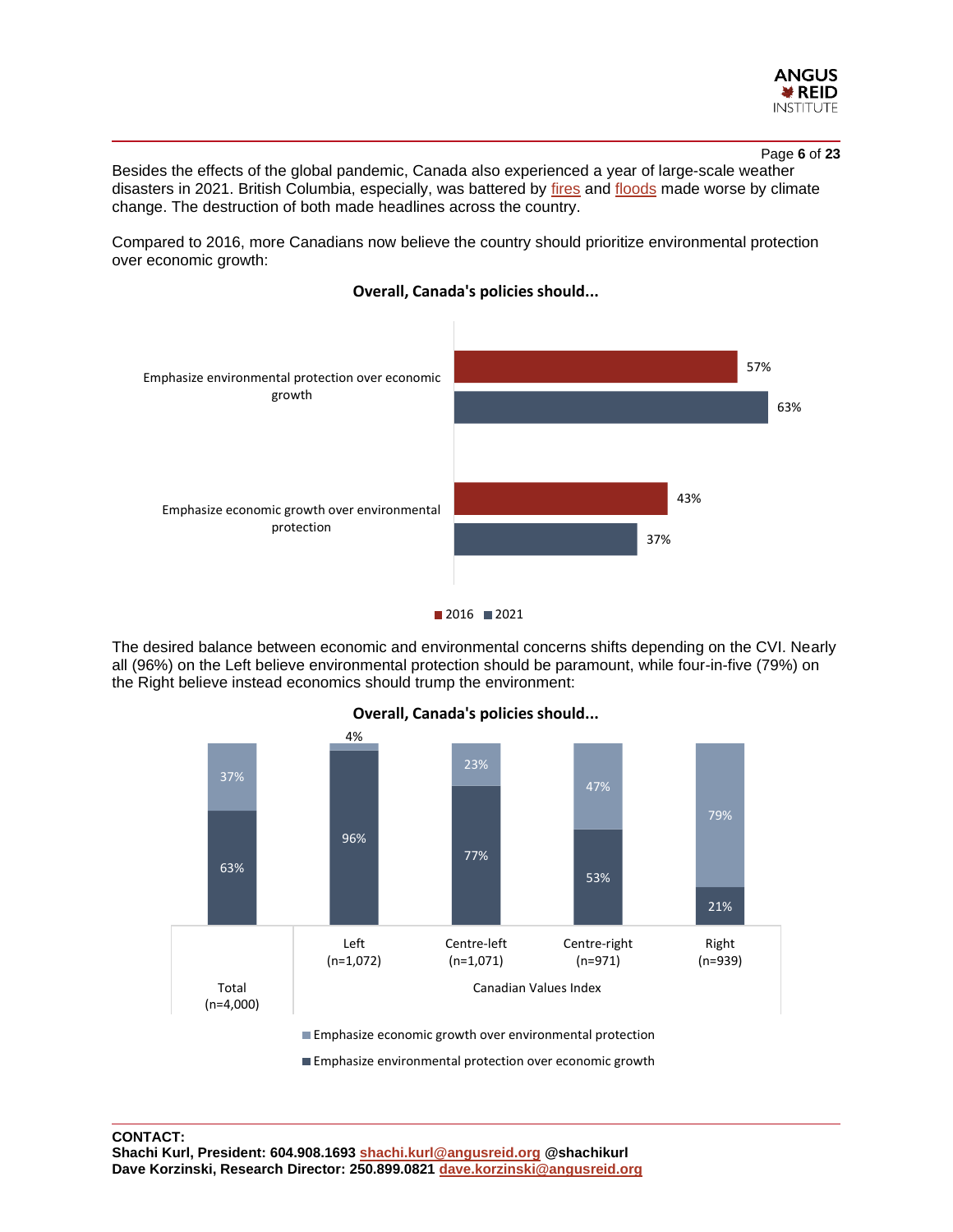

# **Secularism, diversity, and reconciliation**

Another matter which has seen a shift in half a decade: faith in the public square. Approaching two-thirds (64%) now believe we should keep God and religion completely out of public life, more than the three-infive (58%) who said so in 2016:







For all CVI groups except on the Right, a majority believe we should keep God out of public life. That majority grows the further Left you move on the Index. For those in the Right, three-in-five (58%) say we should publicly celebrate faith in our collective lives:



# **In Canada, we should…**

Keep God and religion completely out of public life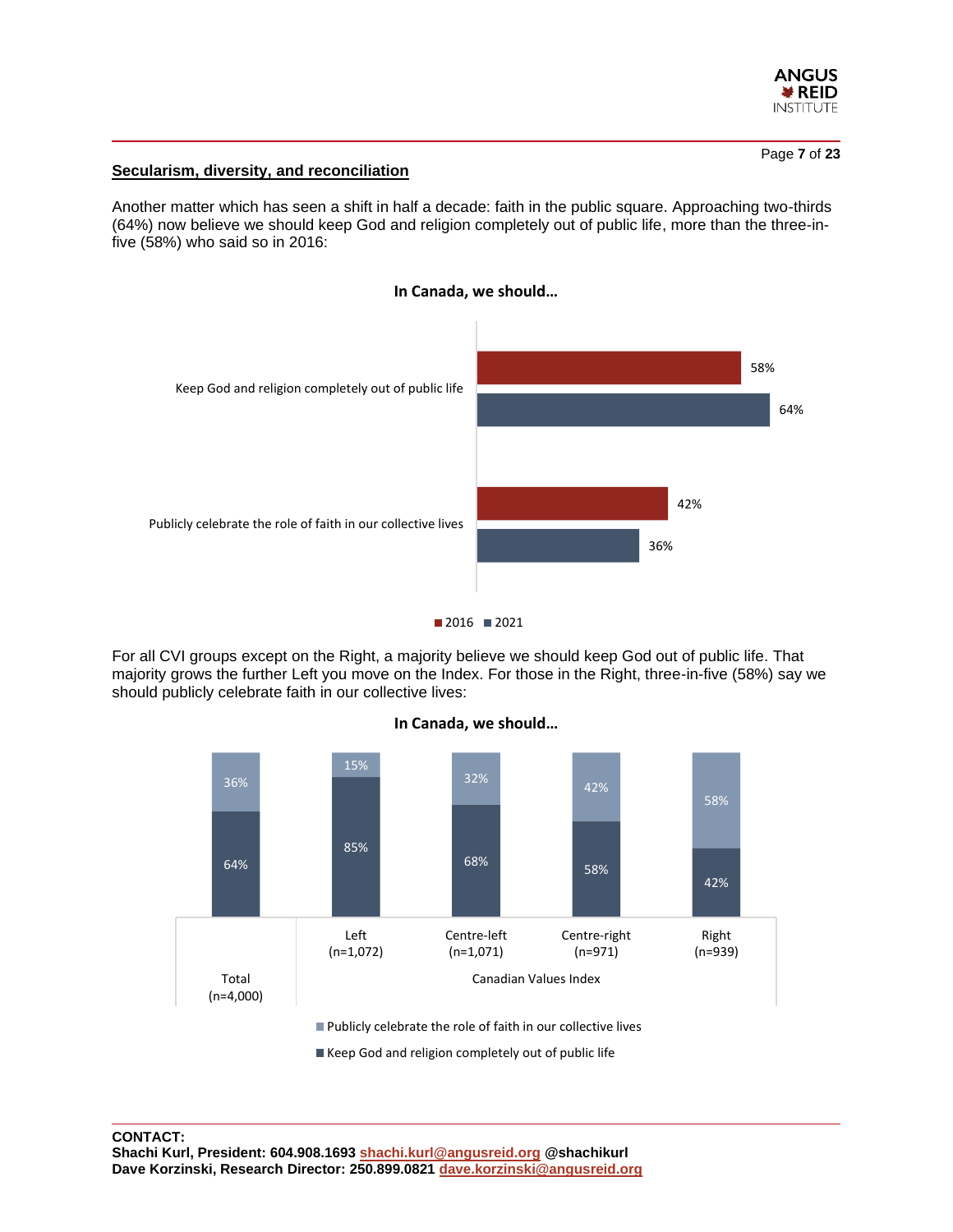

#### Page **8** of **23**

On the subject of diversity, there has been a far greater shift in the opinion of Canadians. Opinions are evenly split between believing minorities should do more to fit in with mainstream society and wanting to encourage cultural diversity. In 2016, more than two-thirds (68%) believed homogeneity was more important:





On this matter, the Left and Right of the Index are mirrored. For those in the Left group, nearly all believe cultural diversity should be encouraged. For the Right, nearly all believe instead minorities should do more to fit in:



We should encourage cultural diversity, with different groups keeping their own customs and languages

Minorities should do more to fit in better with mainstream Canadian society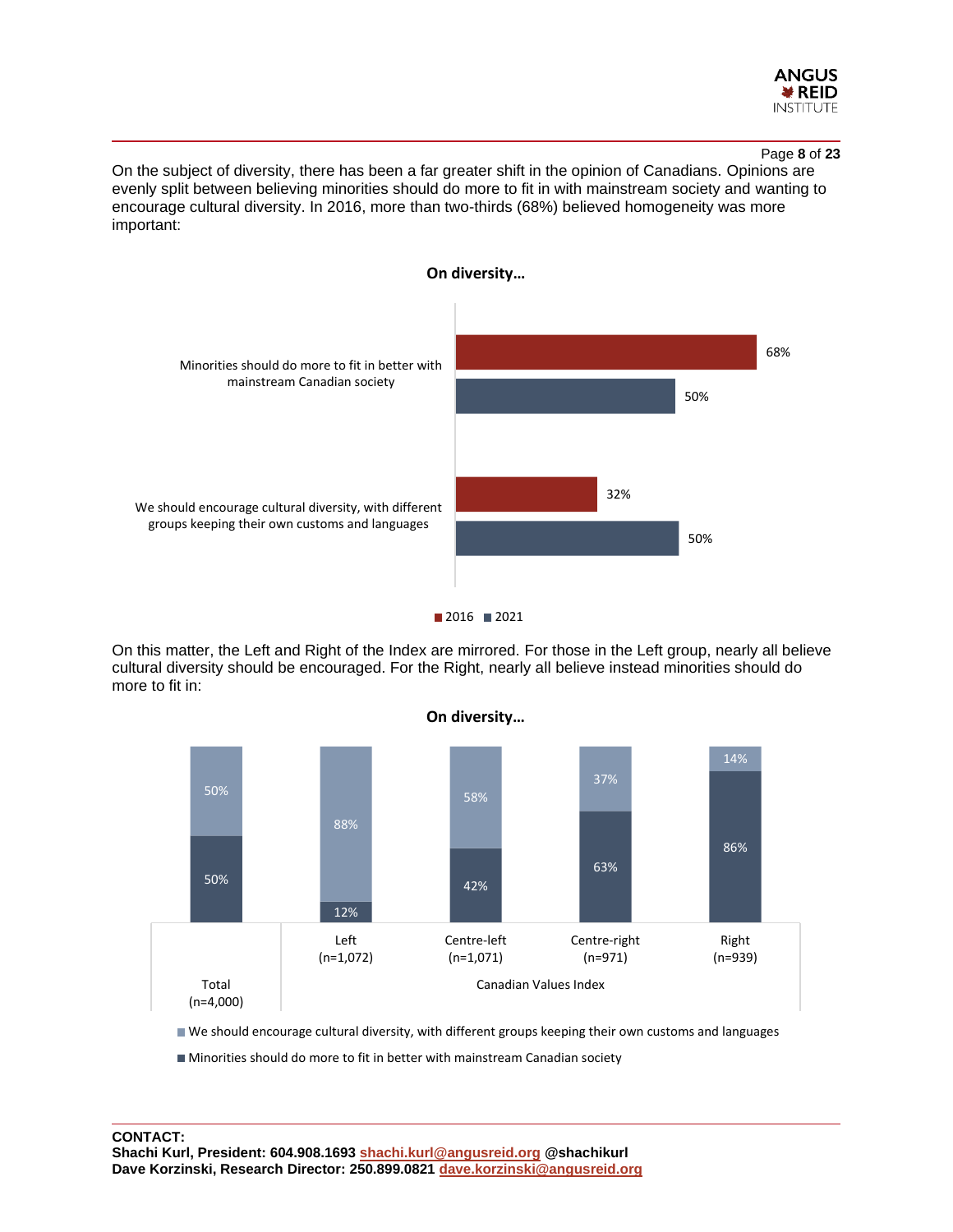

More than two-thirds (68%) of Canadians believe reconciliation should be prioritized with Indigenous peoples in Canada. One-third (32%) believe those efforts should have less emphasis.

Regionally, there is some separation on this matter, though in each province in the country more than half believe reconciliation efforts should be prioritized. Albertans and Saskatchewanians are the most likely to say less emphasis should be placed on reconciliation:



**Canada should…**

**Put less emphasis on Reconciliation with Indigenous peoples in Canada** 

**Prioritize efforts at Reconciliation with Indigenous peoples in Canada** 

On this issue, the Right separates itself even from the Centre-right. Three-quarters (77%) of those in the Right segment believe less emphasis should be placed on reconciliation. For all other groups, that opinion is in the minority, or in the case of the Left, non-existent:

**Canada should…**



■ Put less emphasis on Reconciliation with Indigenous peoples in Canada

**Prioritize efforts at Reconciliation with Indigenous peoples in Canada**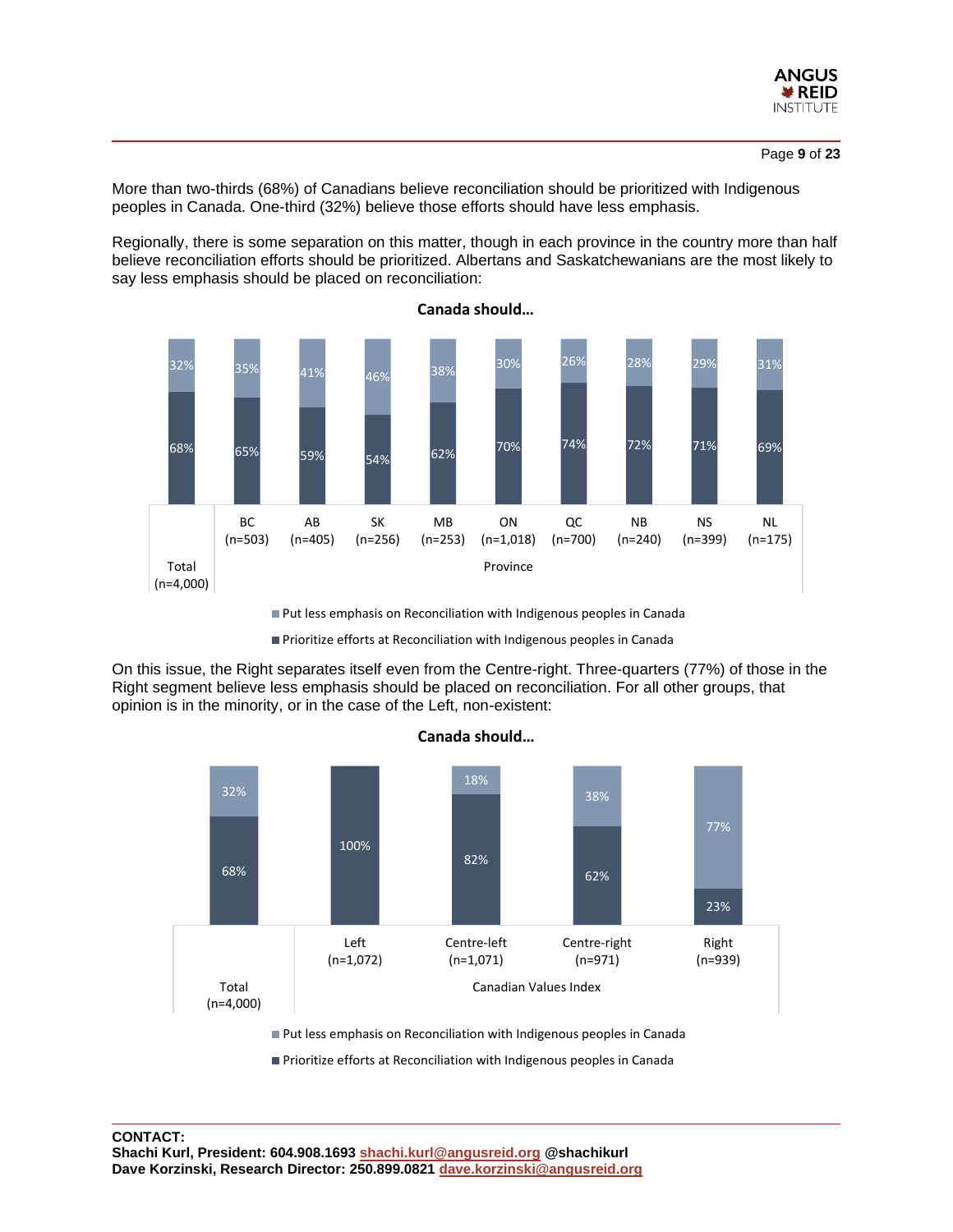

#### **Part Two: Trust in Institutions**

#### **Gauging trust in media**

A majority of Canadians believe news media does a good job presenting the facts. However, a significant number of Canadians, two-in-five (39%), say most of the stories you see in the news can't be trusted. This distrust of the media is higher among younger Canadians – half (48%) of 18- to 34-year-old men and more than two-in-five (46%) women that age believe the stories in news media cannot be trusted. Trust is highest among women over the age of 54, of whom three-quarters (74%) believe news organizations present the facts well:



# **And, in your view, which is more accurate: (Among those who consume the news)**

News media do a good job presenting the facts

 $\blacksquare$  Most of the stories you see in the news can't be trusted

For visible minorities and Indigenous peoples, trust in media is lower than for those who don't identify as such. Half of those who identify as visible minorities and more than two-in-five (45%) of those who identify as Indigenous say what the news media reports can't be trusted. Fewer (37%) Caucasians say the same: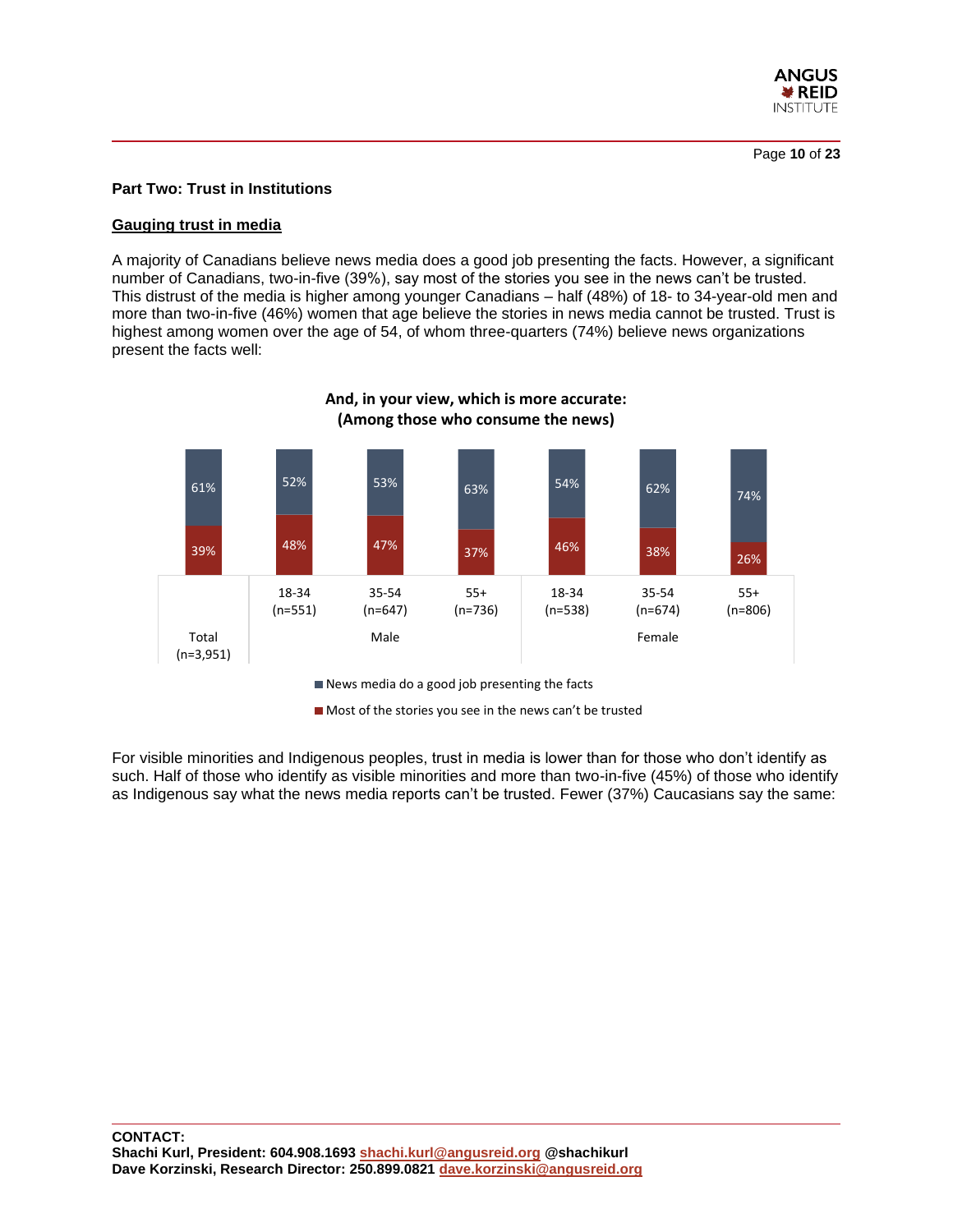

Page **11** of **23**



*\*Note, proportion of Indigenous responses is approximately representative size in total population*

There is also a significant difference in trust in media across the CVI. Two-thirds (67%) of those in the Right segment don't trust most of the stories in the news, a proportion triple that of those in the Left who say the same:



# **And, in your view, which is more accurate: (Among those who consume the news)**

Most of the stories you see in the news can't be trusted

# **Expectations from reporting**

Perhaps the significant lack of trust among Canadians is because of a gap between expectations of what the news should be and how they see the news reported to them. Nearly all (84%) believe the news media's job when it comes to reporting on social and political issues is to reflect a range of different views and let viewers decide what's true. Few (7%) believe instead that news outlets should use their own judgement and argue for views they believe are beneficial to viewers:

#### **CONTACT:**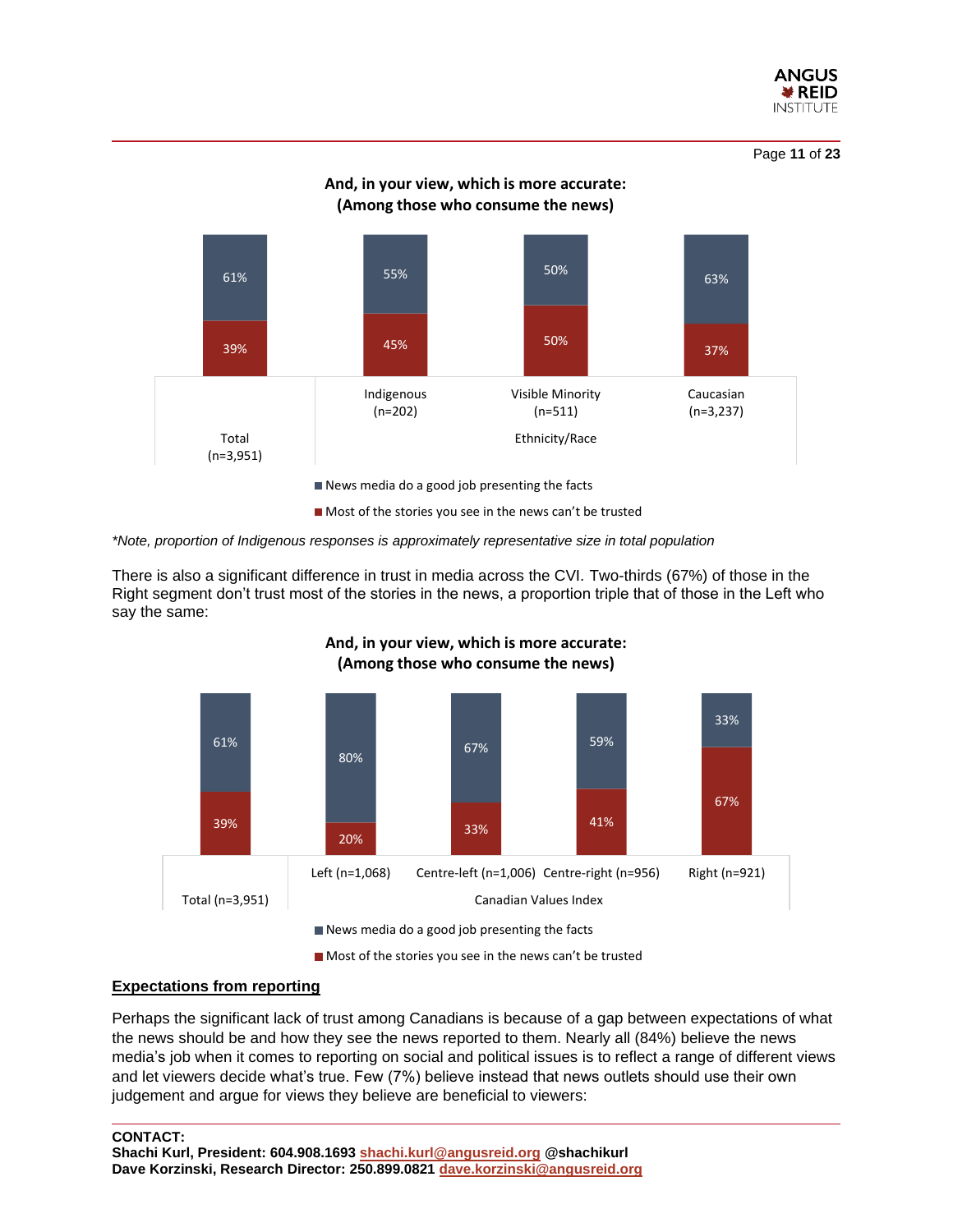



# **When news outlets report on social and political issues, which of the following comes closest to your view? (All respondents, n=4,000)**



This perspective on the role of the news media is near uniform across the CVI. The proportion who believes the news should offer up competing views and let the viewers decide range from four-in-five (82%) of those in the Centre groups and in the Left to nine-in-ten (88%) of those in the Right: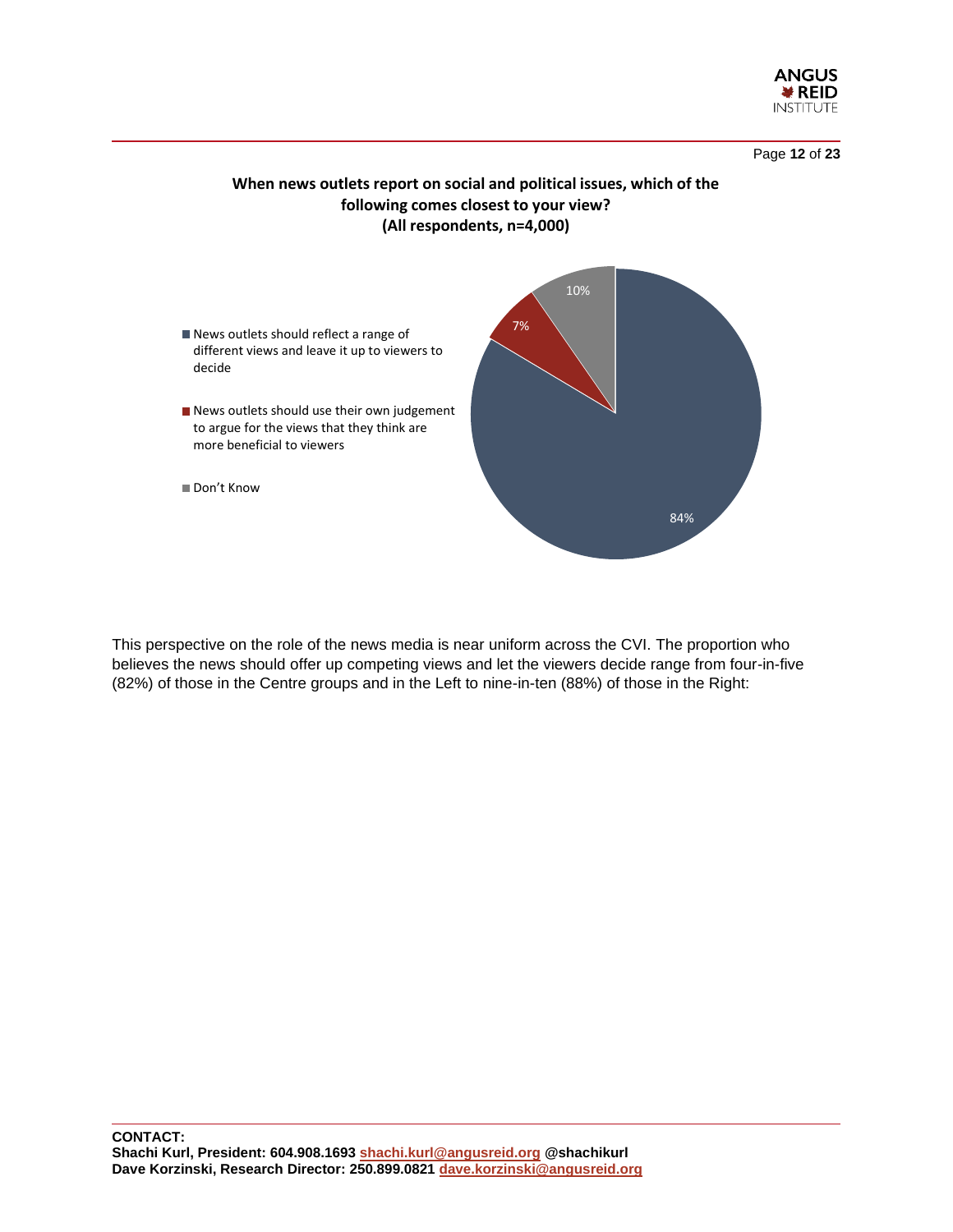

Page **13** of **23**



# **When news outlets report on social and political issues, which of the following comes closest to your view?**

■ Don't Know

News outlets should use their own judgement to argue for the views that they think are more beneficial to viewers

News outlets should reflect a range of different views and leave it up to viewers to decide

#### **Representation in coverage**

A common criticism of news media is whether or not they fairly represent all segments of the population. Historically, [women are underrepresented](https://hbr.org/2019/06/tackling-the-underrepresentation-of-women-in-media) in news media. As well, [coverage of visible minorities](https://policyoptions.irpp.org/magazines/september-2019/canadian-media-lacks-nuance-depth-on-racial-issues/) is also lacking, perhaps reflecting the fact that newsrooms in [Canada are mostly white.](https://policyoptions.irpp.org/magazines/september-2019/canadian-media-lacks-nuance-depth-on-racial-issues/) Political views, too, can be underrepresented in media.

The perception for Canadians varies. One-in-five (21%) believe their gender is underrepresented in media. That feeling is much stronger among women aged 18- to 34-years-old.

Younger and older adults feel people their age are not shown enough in the media. Canadians aged 35 to 54-years-old are less likely to hold that view.

As for political views, men under the age of 55 are the most likely to believe their political beliefs are underrepresented in media, at two-in-five (39%). Women, and especially those older than 55-years-old, believe that at lower rates: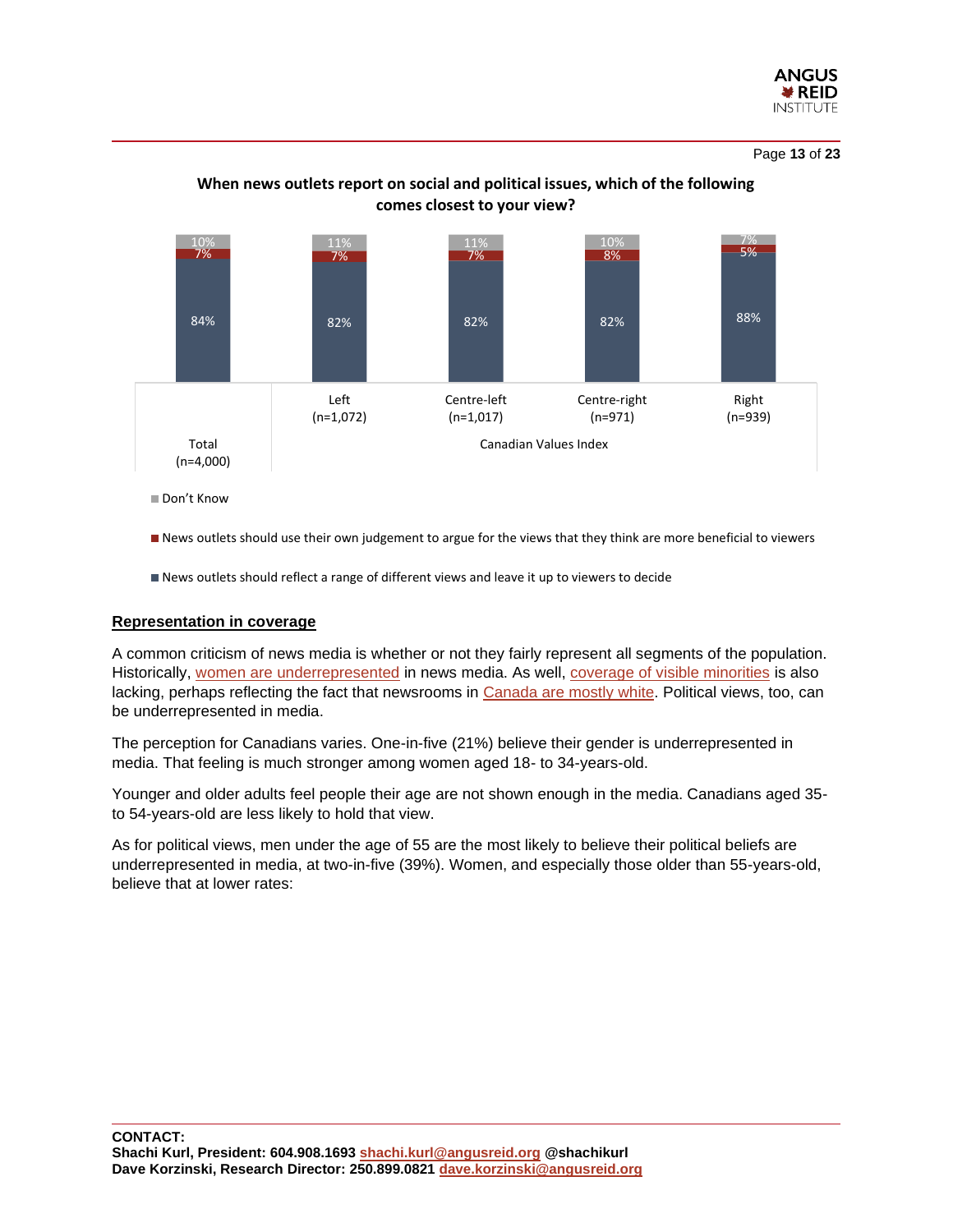



For those that identify as visible minorities, half (47%) feel people of their ethnicity are undercovered in news stories, a rate three times as high as those who don't identify as such. Those who identify as Indigenous are less likely to say that, but still report it at a higher rate than Caucasians:



**How would you describe the amount of coverage each the following receives? Percentage saying 'Not Enough'**

People of your ethnicity Events and news in your own community Your social and economic class

*\*Note, proportion of Indigenous responses is approximately representative size in total population*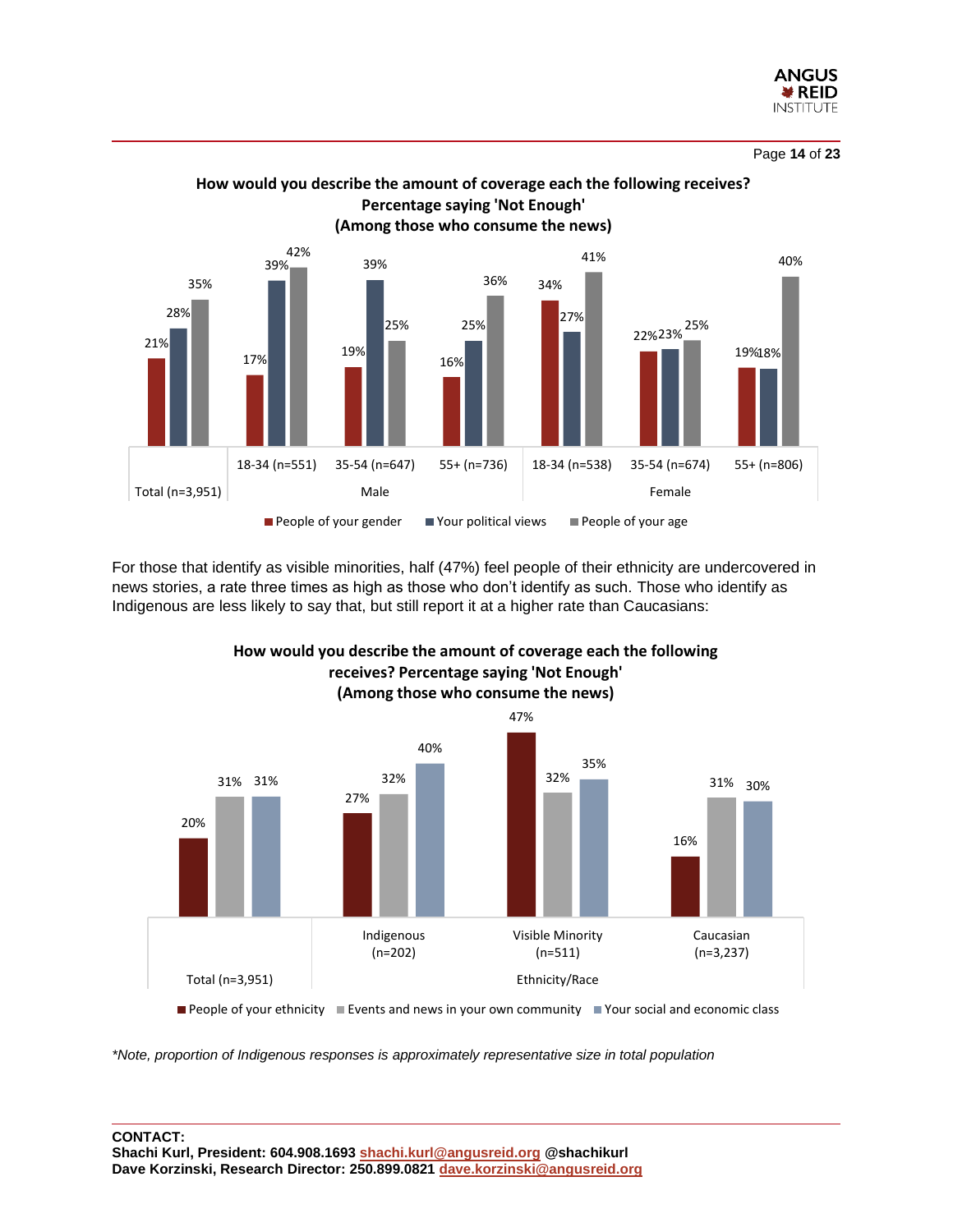

Canadians in lower income households are also more likely to feel underrepresented in news media. Two-in-five (39%) in households earning less than \$50,000 annually say their social and economic class does not receive enough coverage in the media. That number falls to one-quarter (26%) for those in the highest income households:



**How would you describe the amount of coverage each the following receives? Percentage saying 'Not Enough'**

While the breadth of coverage is one element of news media, whether or not people feel they are treated fairly by what coverage exists is another. Two-in-five (39%) of Canadians believe the media covers their political beliefs unfairly. That sentiment is much higher among men, and especially those under the age of 55.

Three-in-ten (30%) feel people their age are treated unfairly by the news. That sentiment is much higher among the youngest group of Canadian adults.

One-quarter (27%) believe their gender gets unfair coverage by the media. Men under 55 and women aged 18- to 34-years-old believe that at higher levels than other demographics: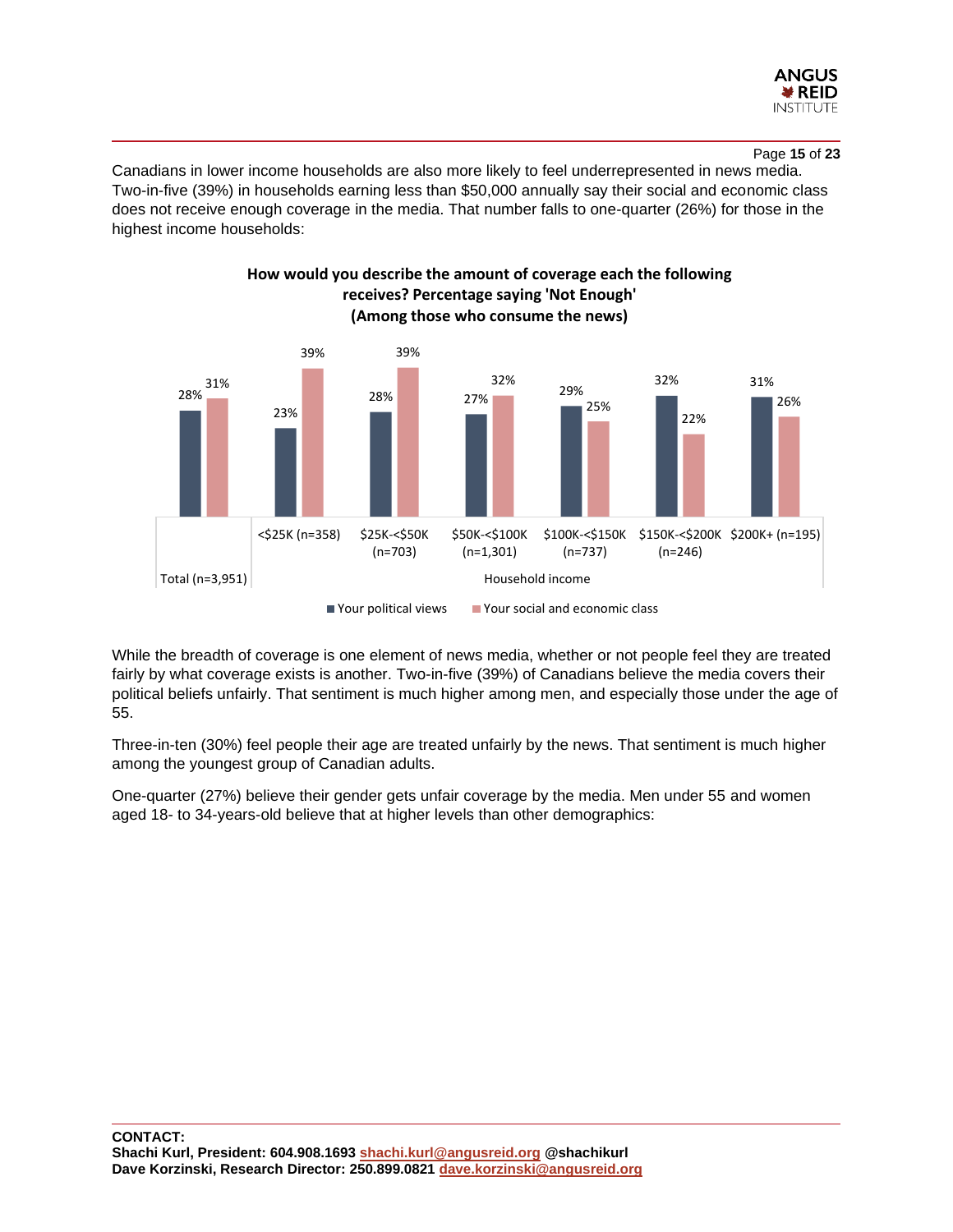



Overall, Canadians are slightly more likely to believe their political views are covered fairly than unfairly by the news media. However, there is significant difference in belief along the CVI. Three-in-five (61%) of those in the Left segment believe news organizations cover their political views fairly. Meanwhile, twothirds (67%) of those in the Right believe instead their political beliefs are covered unfairly:



**"Your political views" (Among those who consume the news)**

**Do you think news organizations cover each of the following fairly or unfairly?**

# **Are facts… facts?**

Oxford Languages chose ["post-truth"](https://thewalrus.ca/how-do-we-exit-the-post-truth-era/) as its word of the year in 2016, after U.S. President Donald Trump was elected and began routinely [making false and misleading claims.](https://thewalrus.ca/how-do-we-exit-the-post-truth-era/) Some have began to call recent

#### **CONTACT:**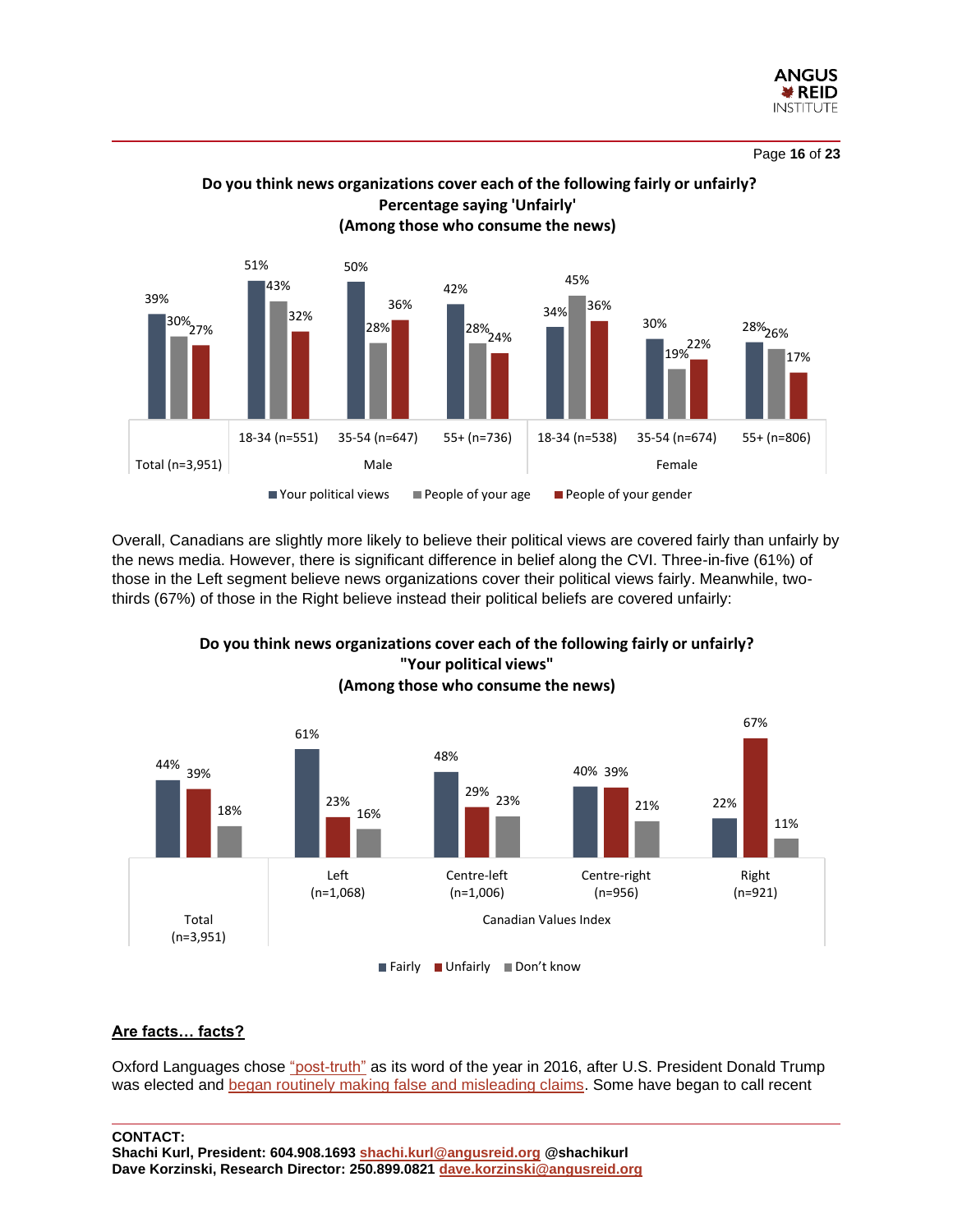

Page **17** of **23** years the ["post-truth era",](https://thewalrus.ca/how-do-we-exit-the-post-truth-era/) as the rapid spread of misinformation through social media clouds what is and isn't true.

Indeed, nine-in-ten (91%) worry that people struggle with the ability to discern between what is true and what is not when it comes to information from the internet:



Meanwhile, for some, what is fact for one person could be untrue to someone else. There are three-in-ten who believe facts are subjective and open to interpretation between individuals.

Older Canadians are much more likely to believe facts are subjective than their younger counterparts; two-in-five women over the age of 54 say that's the case. Comparatively, one-in-five (22%) men aged 18 to 34-years-old say the same: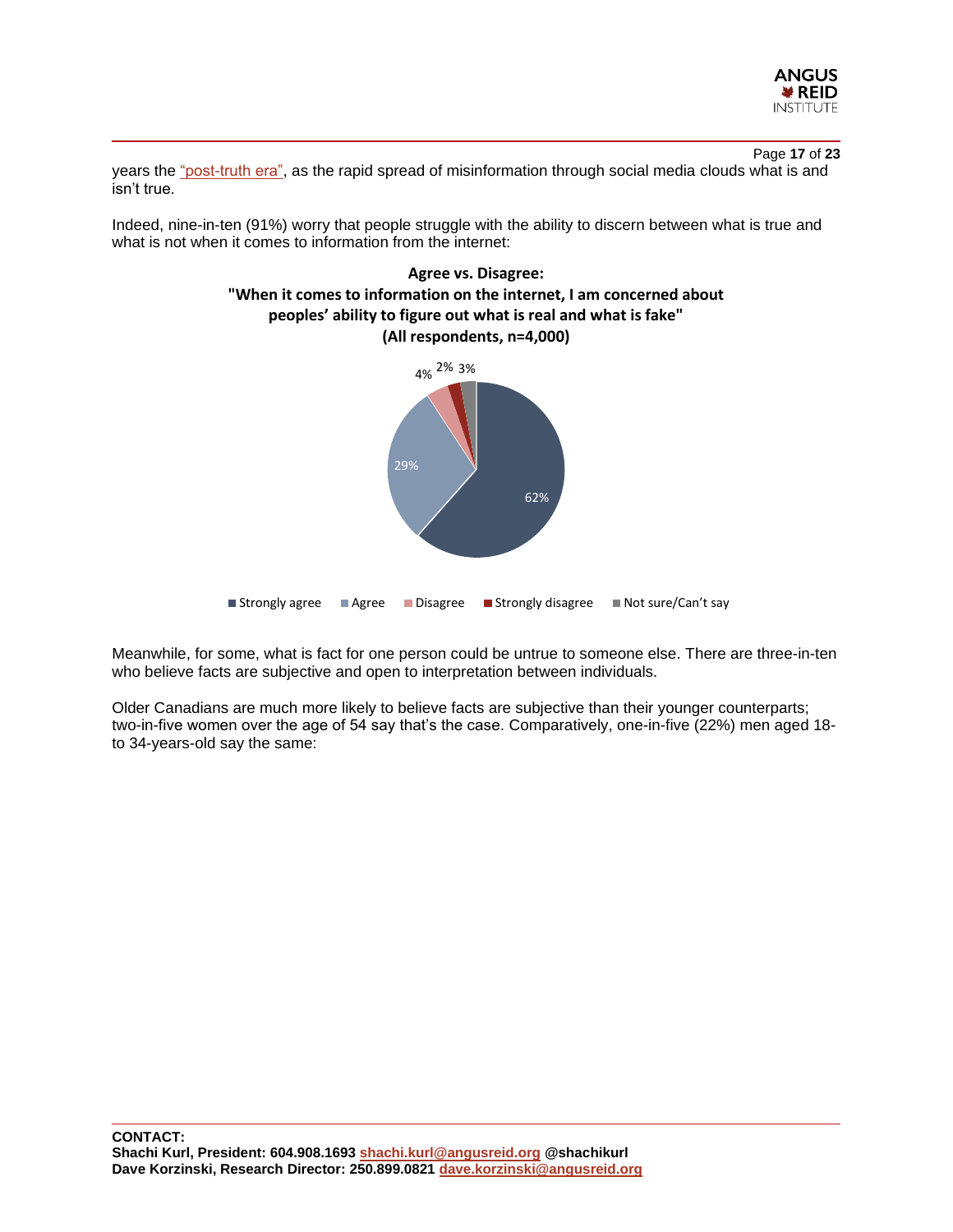

Page **18** of **23**



**When it comes to facts would you say…**

Facts are real established concepts that you can't argue against

On this concept, those in the Left segment of the CVI separate themselves from other groups. Four-in-five (81%) in the Left say facts are established concepts that can't be argued against. For those who fall in other segments, there are significantly more who believe instead what is and isn't a fact depends on the person:



**When it comes to facts would you say…**

Facts are real established concepts that you can't argue against

#### **Part Three: Trust in justice system**

The Canadian justice system is perceived well around the world. It was ranked 12th in 2021 by independent, Washington, D.C.-based [World Justice Project](https://worldjusticeproject.org/sites/default/files/documents/WJP-INDEX-21.pdf) an organization which globally tracks and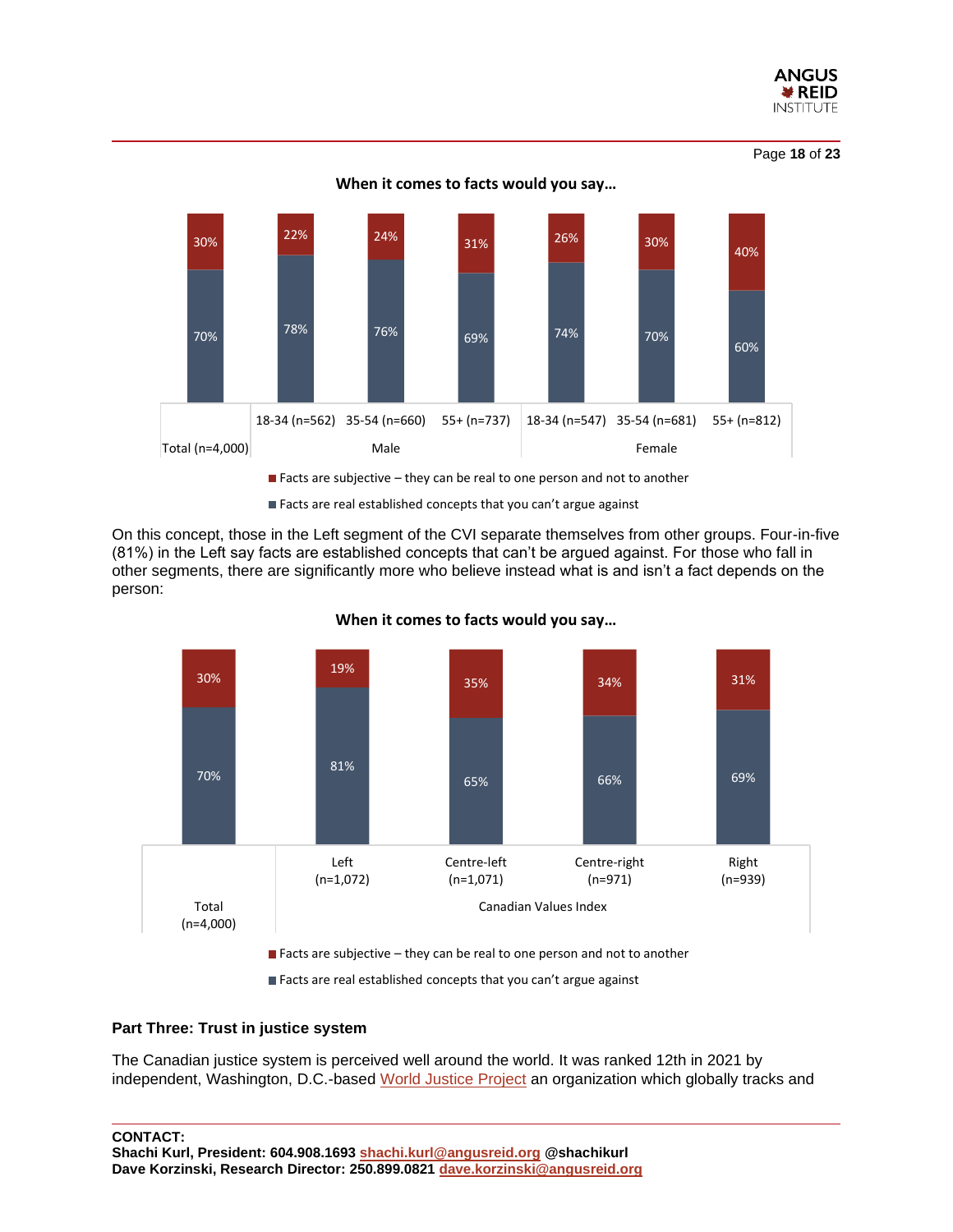

Page **19** of **23** measures the rule of law. Denmark, Norway, and Finland top the list, while Canada's neighbour, the United States, is ranked 27th.

Still, closer to home, many Canadians have their doubts about the justice system. While more than half say they have complete or a lot of confidence in the RCMP, local police forces and the Supreme Court, in each case, there are significant minorities who lack confidence in those key elements of the Canadian justice system. At least two-in-five say they don't have much confidence in the Supreme Court of Canada (38%), the RCMP (41%), their provincial police force (37%), and municipal police force (40%). Meanwhile, half (52%) say they don't have much faith in their province's criminal courts.





 $\blacksquare$  Complete/A lot  $\blacksquare$  Not a lot/None

#### **Provincial criminal courts panned**

Quebecers are the most likely to profess confidence in their province's criminal courts. Elsewhere, majorities say they have low levels of confidence in that institution.

On the topic of the RCMP, Quebecers too are the least likely to say they hold no confidence in that police force. Comparatively, half of Atlantic Canadians have little faith in that organization. The RCMP has been the target of [significant criticism](https://www.macleans.ca/news/canada/the-rcmp-is-broken/) over its handling of the deadly Nova Scotia shooting in 2020. In Alberta, too, confidence in the RCMP is low as [the UCP government proposes](https://globalnews.ca/news/8676304/alberta-provincial-police-force-municipalities-kenney/) to replace it in that province with a provincial police force.

Notably, provincial police forces do fare slightly better than the RCMP in Ontario but are viewed with less trust in Quebec.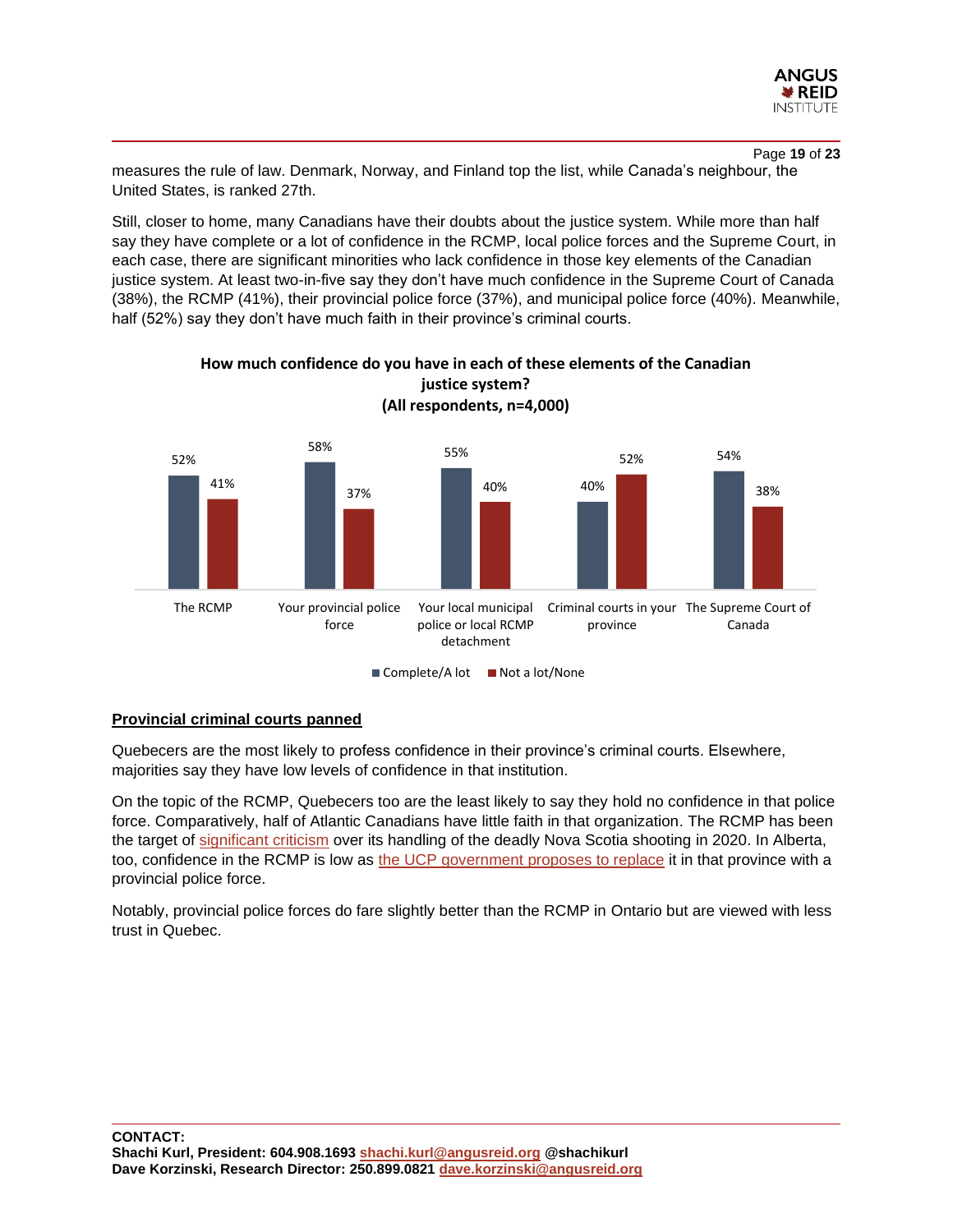| Page 20 of 23                                                               |                             |                        |                             |                        |                        |                   |                 |                         |  |  |  |  |
|-----------------------------------------------------------------------------|-----------------------------|------------------------|-----------------------------|------------------------|------------------------|-------------------|-----------------|-------------------------|--|--|--|--|
| Those who say they have little or no confidence in each:                    |                             |                        |                             |                        |                        |                   |                 |                         |  |  |  |  |
|                                                                             | <b>Total</b><br>$(n=4,000)$ | <b>Region</b>          |                             |                        |                        |                   |                 |                         |  |  |  |  |
|                                                                             |                             | <b>BC</b><br>$(n=503)$ | A <sub>B</sub><br>$(n=405)$ | <b>SK</b><br>$(n=256)$ | <b>MB</b><br>$(n=253)$ | ON<br>$(n=1,018)$ | QC<br>$(n=700)$ | <b>ATL</b><br>$(n=865)$ |  |  |  |  |
| <b>Criminal courts in</b><br>your province                                  | 52%                         | 58%                    | 66%                         | 55%                    | 58%                    | 55%               | 36%             | 57%                     |  |  |  |  |
| The RCMP                                                                    | 41%                         | 48%                    | 50%                         | 41%                    | 42%                    | 44%               | 25%             | 48%                     |  |  |  |  |
| <b>Your local</b><br>municipal police or<br><b>Iocal RCMP</b><br>detachment | 40%                         | 41%                    | 46%                         | 37%                    | 41%                    | 41%               | 31%             | 46%                     |  |  |  |  |
| <b>The Supreme Court</b><br>of Canada                                       | 38%                         | 43%                    | 51%                         | 46%                    | 41%                    | 39%               | 24%             | 40%                     |  |  |  |  |
| <b>Your provincial</b><br>police force                                      | 37%                         |                        |                             |                        |                        | 38%               | 34%             | 49%                     |  |  |  |  |

The lack of belief in provincial criminal courts is fairly consistent across age and gender groups. Younger Canadians are more likely to say they have little or no confidence in various levels of policing. Men over the age of 34 are the most likely to say they lack trust in the Supreme Court of Canada:

| Those who say they have little or no confidence in each:             |              |                       |                        |                    |                    |                    |                    |  |  |  |  |  |
|----------------------------------------------------------------------|--------------|-----------------------|------------------------|--------------------|--------------------|--------------------|--------------------|--|--|--|--|--|
|                                                                      | <b>Total</b> | <b>Age and Gender</b> |                        |                    |                    |                    |                    |  |  |  |  |  |
|                                                                      |              |                       | <b>Male</b>            |                    | Female             |                    |                    |  |  |  |  |  |
|                                                                      | $(n=4,000)$  | 18-34<br>$(n=562)$    | $35 - 54$<br>$(n=660)$ | $55+$<br>$(n=737)$ | 18-34<br>$(n=547)$ | 35-54<br>$(n=681)$ | $55+$<br>$(n=812)$ |  |  |  |  |  |
| <b>Criminal courts</b><br>in your province                           | 52%          | 47%                   | 56%                    | 55%                | 49%                | 55%                | 51%                |  |  |  |  |  |
| <b>The RCMP</b>                                                      | 41%          | 50%                   | 44%                    | 41%                | 49%                | 38%                | 30%                |  |  |  |  |  |
| <b>Your local</b><br>municipal police<br>or local RCMP<br>detachment | 40%          | 47%                   | 44%                    | 35%                | 55%                | 38%                | 28%                |  |  |  |  |  |
| <b>The Supreme</b><br><b>Court of Canada</b>                         | 38%          | 37%                   | 44%                    | 41%                | 35%                | 35%                | 33%                |  |  |  |  |  |
| <b>Your provincial</b><br>police force                               | 37%          | 50%                   | 40%                    | 32%                | 46%                | 34%                | 25%                |  |  |  |  |  |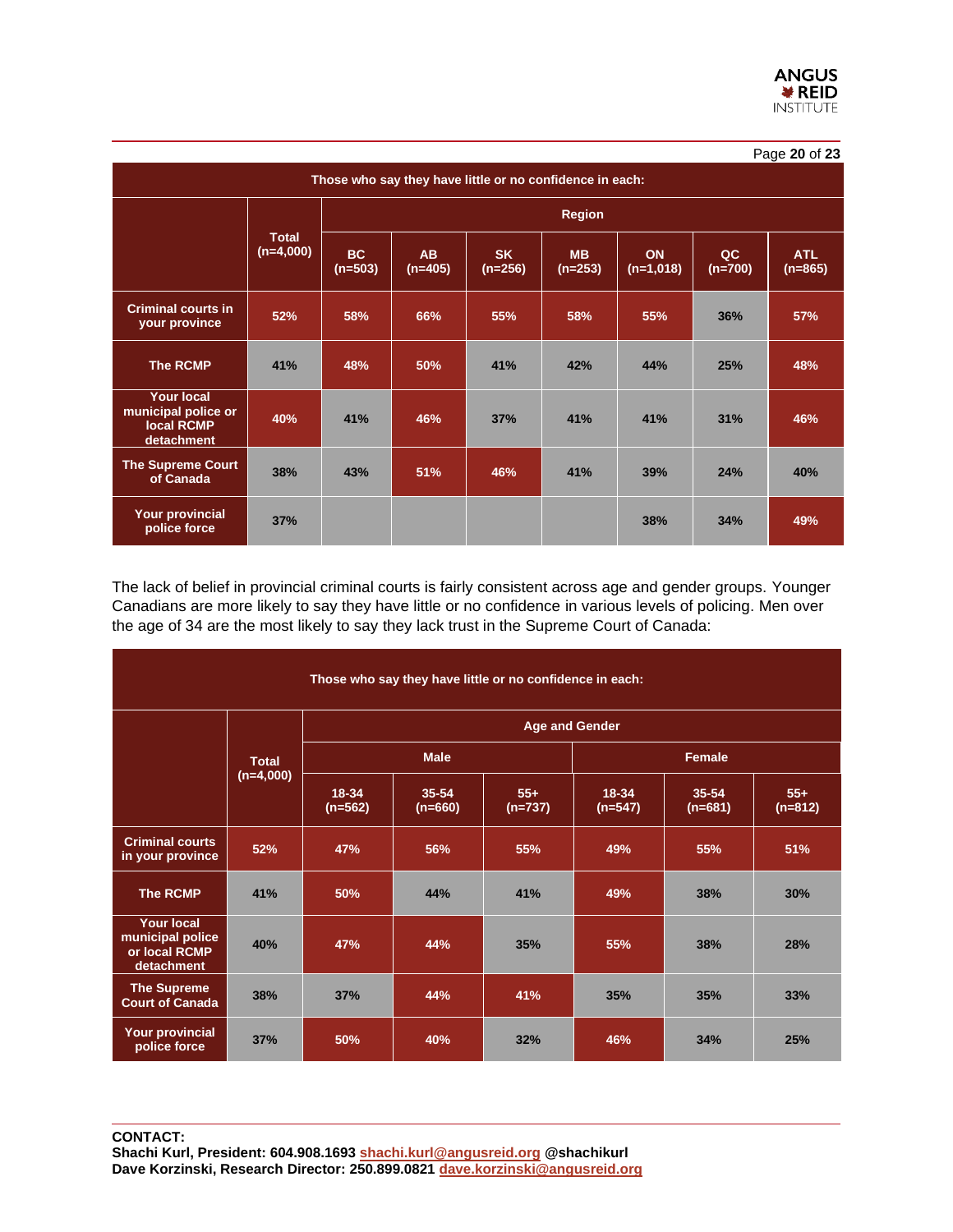

Page **21** of **23**

For the RCMP and local police forces, confidence has steadily declined from 2014. On the other hand, confidence in the court systems have wavered over the years, though trust in the country's highest court has rebounded after a period of decline:



**How much confidence do you have in each of these elements of the Canadians justic system?** 

When it comes to other key professions in society, confidence is lacking – except for teachers, whom seven-in-ten Canadians say they have complete or a lot of confidence in. Elsewhere, Canadians express little faith: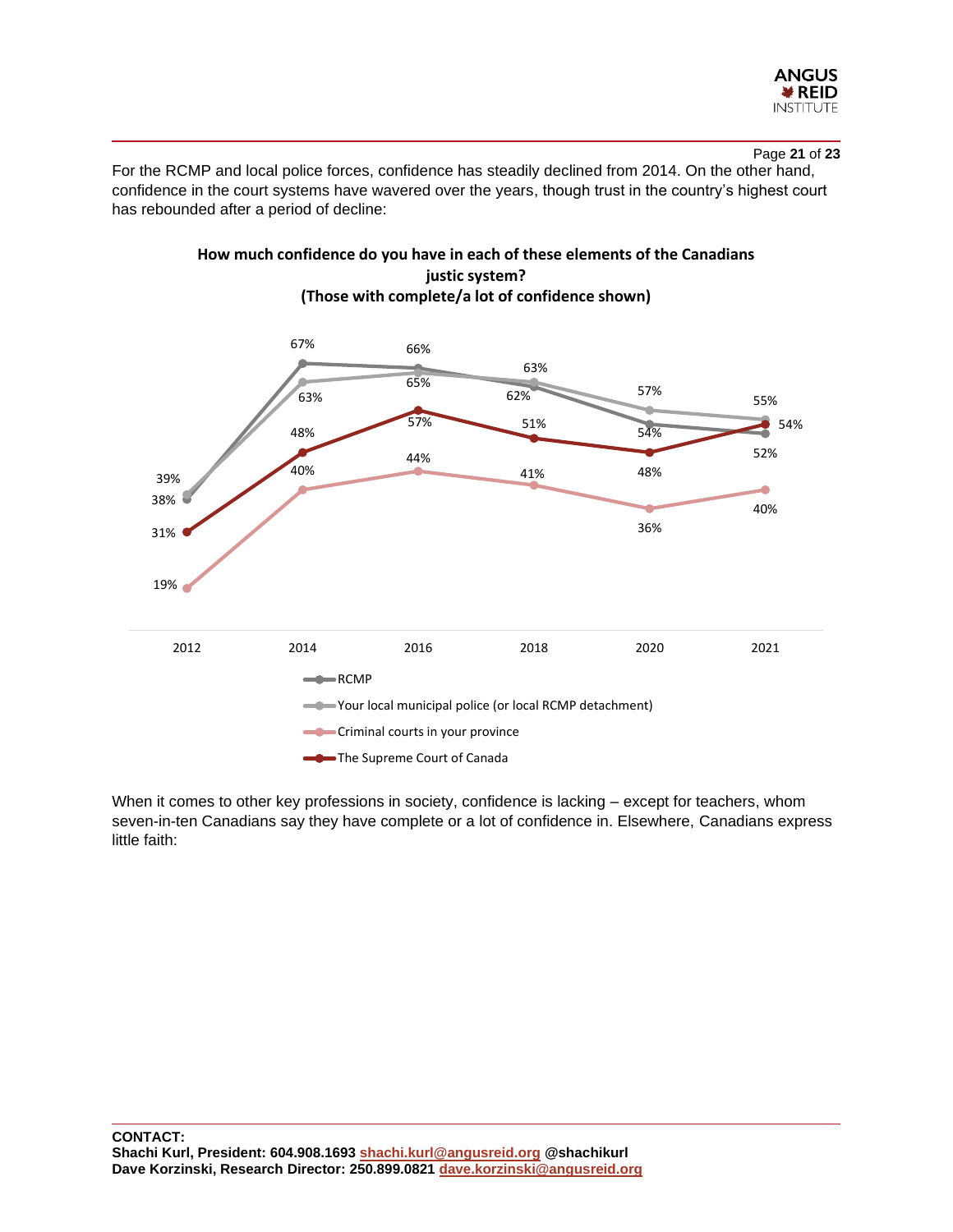

# **And please tell us how much confidence you have in each of the following groups and institutions to operate in the best interest of Canadians (All respondents, n=4,000; those with complete/a lot of confidence shown)**



# **The 'Right' have little confidence in any area of Canadian society**

Canadians' confidence in teachers is not evenly distributed along the CVI. Majorities in the Left, Centreleft and Centre-right segments say they are confident in the country's teachers. For those in the Right, two-in-five agree.

Indeed, those that fall into that category on the Index express little confidence in any of the professions presented to them. Notably, they are also far less likely than other segments to say they believe in the federal government or politicians in general: